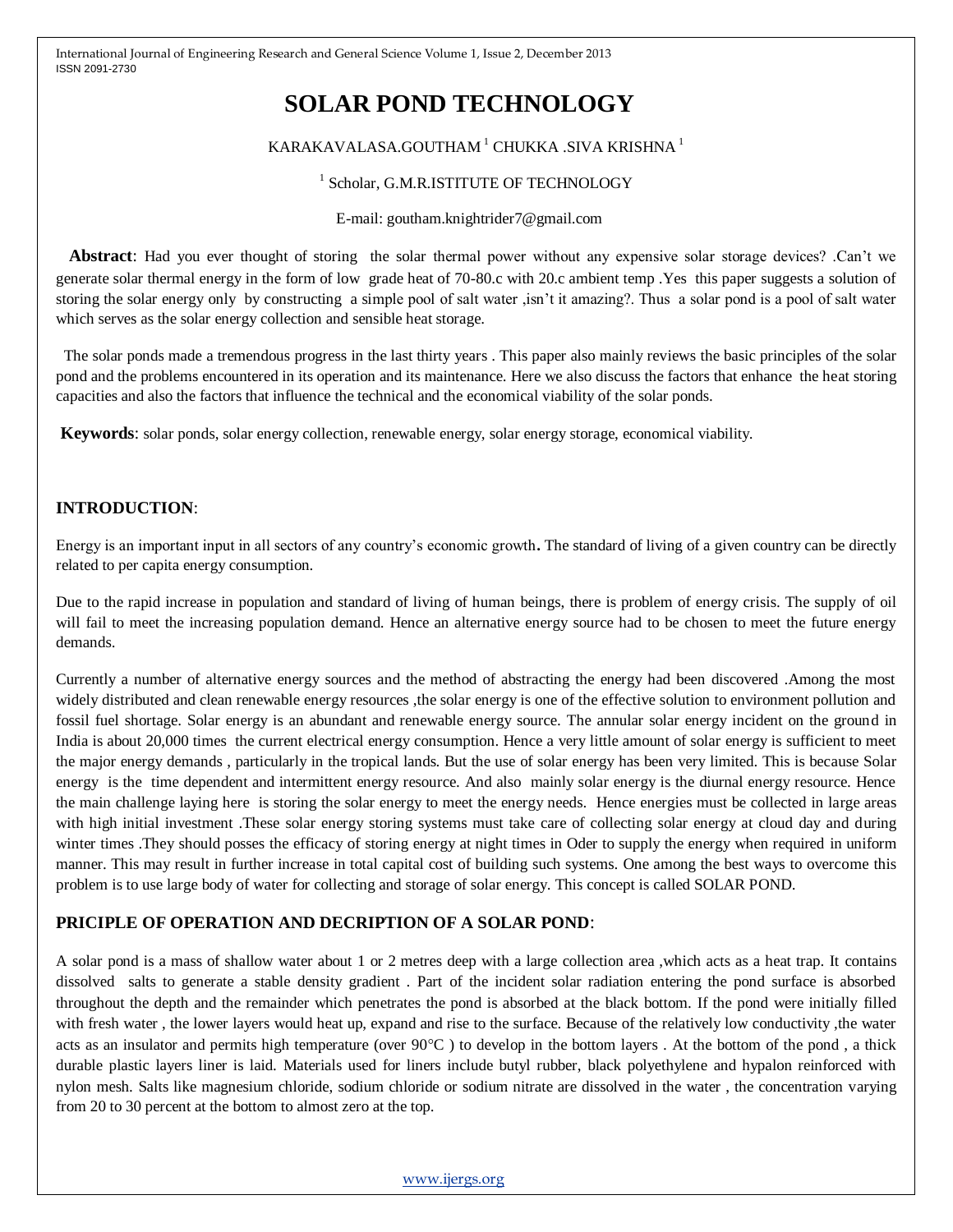

Figure 1. Different zones in a solar pond.

. In the salt-gradient ponds , dissolved salt is used to create layers of water with different densities-the more salt, the denser water .Thus a solar pond has three zones with the following salinity with depth :

1) surface convective zone (0.3-0.5m),with salinity<5% concentration

2)Non-convective zone(1-1.5m , salinity inc with depth

3)storage zone (1.5-2m , salt=20%)

The Non-convective zone is much thicker and occupies more than half the depth of the pond. Both the concentration and the temp increase with the depth in it. It mainly serve as a insulating layer and reduces the heat transfer. A some part of this zone also acts as thermal storage. The lower zone is the storage zone. Both the concentration and temp are constant in this zone. It is the main thermal storage medium. The deeper the zone. The more is the heat stored. The lowest zone traps heat energy for longer periods. The capacity to store heat for long periods is the chief advantage of solar ponds. Even in the cloudy days and in the ice covered regions the energy can be stored , since the salt water near the bottom heats up and expands. However it cannot rise to the because it is denser than the less salty water above. Hence a non convective solar pond is best utilized for storing the solar energy at a reasonable cost.

#### **Performance analysis:**

Extraction of thermal energy in the lower layers of the pond can be easily accomplished without disturbing the nonconvicting salt gradient zone above. Hot water can be extracted from a solar pond without disturbing the concentration gradient. This is achieved by installing the water outlet at the same height as the water inlet. Hot brine can be withdrawn and cold brine returned in a laminar flow. Pattern because of presence of density gradient. For small or model ponds because of presence of density gradient ,heat exchangers consisting of pipes can be placed in hot lower layers ,but this entails not only the initial installation cost but the continued pumping loses associated with the heat transfer fluid.

The solar pond is separated into three zones for thermodynamic analysis.

The thermal(energy)efficiency :

*a)*upper convective zone (UCZ) can be expressed as

 $\eta$ =Qnet /Qin

 $Qnet = Qin - Qu$  =  $(Qsolar + Qdown) - (Qwa + Qside)$ 

Where

Qnet = net heat stored in UCZ

Qsolar = net incident solar radiation absorbed by the UCZ

Qdown = total heat transmitted to the zone from the zone beneath it

[www.ijergs.org](http://www.ijergs.org/)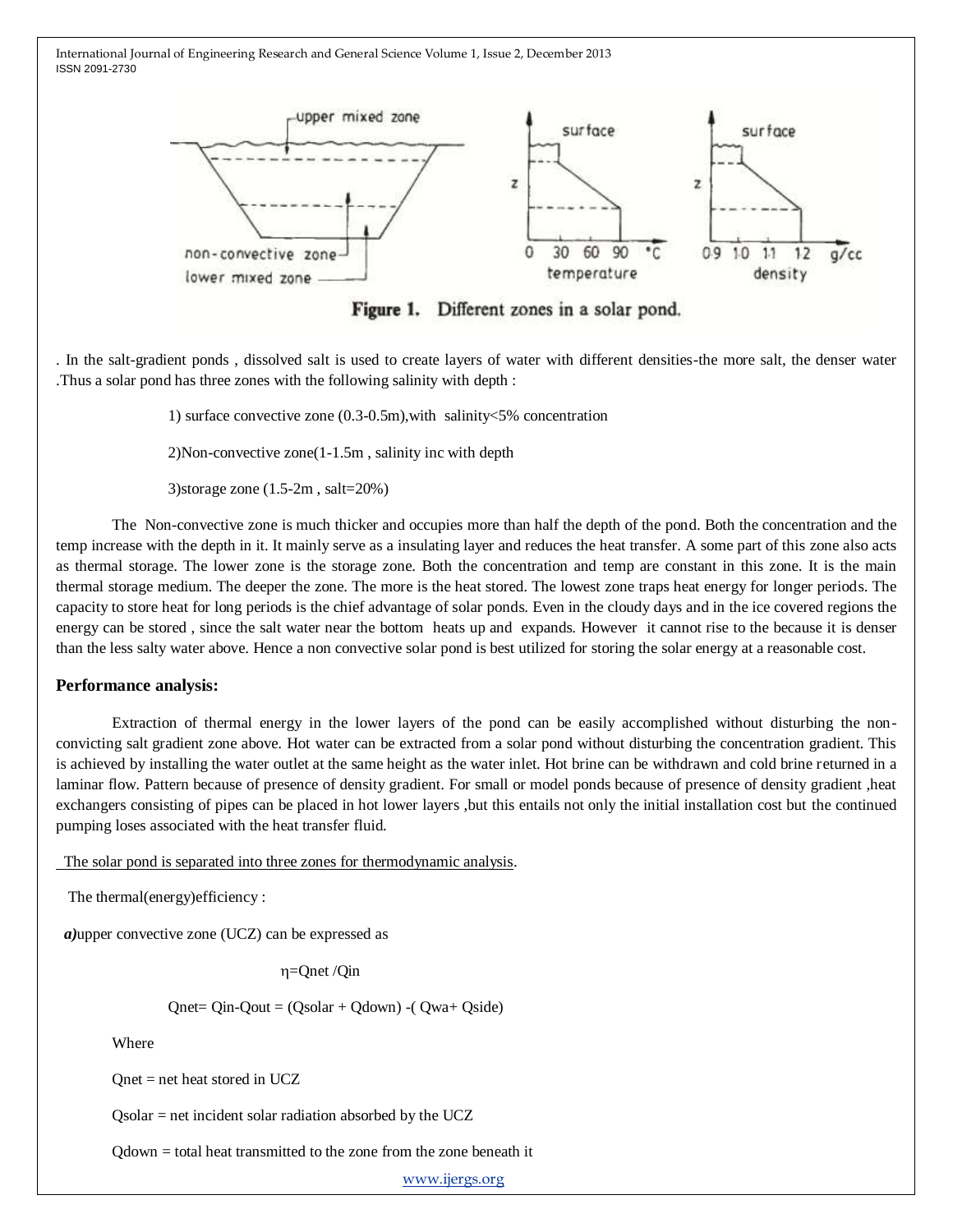Qside = heat loss to the side walls of the pond

Qwa = heat loss to the surroundings from the upper layer

ucz=1-( Qwa+ Qside) (Qsolar + Qdown)

Qwa = UwaAucz(Tucz -Tamb)

Qside = (UsideAside(Tucz-Tside)

$$
Qdown = K \quad Aucz (Tdown - Tucz)
$$

X1

Where  $K =$  thermal conductivity;  $X1 =$  thickness of the first layer

Qsolar = ßAucz h1

Where

 $h1$  = ratio of energy reaching layer 1 to solar radiation incident on the pond surface

 $A = \text{area of the pond}$ 

ß= incident beam rate entering into the water.

*b*) The thermal (energy) efficiency for non convective zone ( NCZ)

 $Onet = Qin-Oout = (Osolar + Odown) - (Owa + Oside)$ 

 $\eta$ NCZ =1-( $\eta$ wa+ Qside)

 $(Q\overline{\text{solar} + Q\text{down}})$ 

Qwa = UwaANCZ (TNCZ -Tamb)

Qside = (UsideAside(TNCZ-Tside)

 $\text{Qdown} = \text{K}$  ANCZ (Tdown – Tncz)  $X<sub>1</sub>$ 

 $K =$  thermal conductivity;  $X1 =$  thickness of the first layer

Qsolar = ßA NCZ h1

Where

 $h_1$  = ratio of energy reaching layer 1 to solar radiation incident on the pond surface

 $A = area of the pond$ 

ß= incident beam rate entering into the water.

*c)* The thermal (energy) efficiency for lower convective zone ( LCZ)

[www.ijergs.org](http://www.ijergs.org/)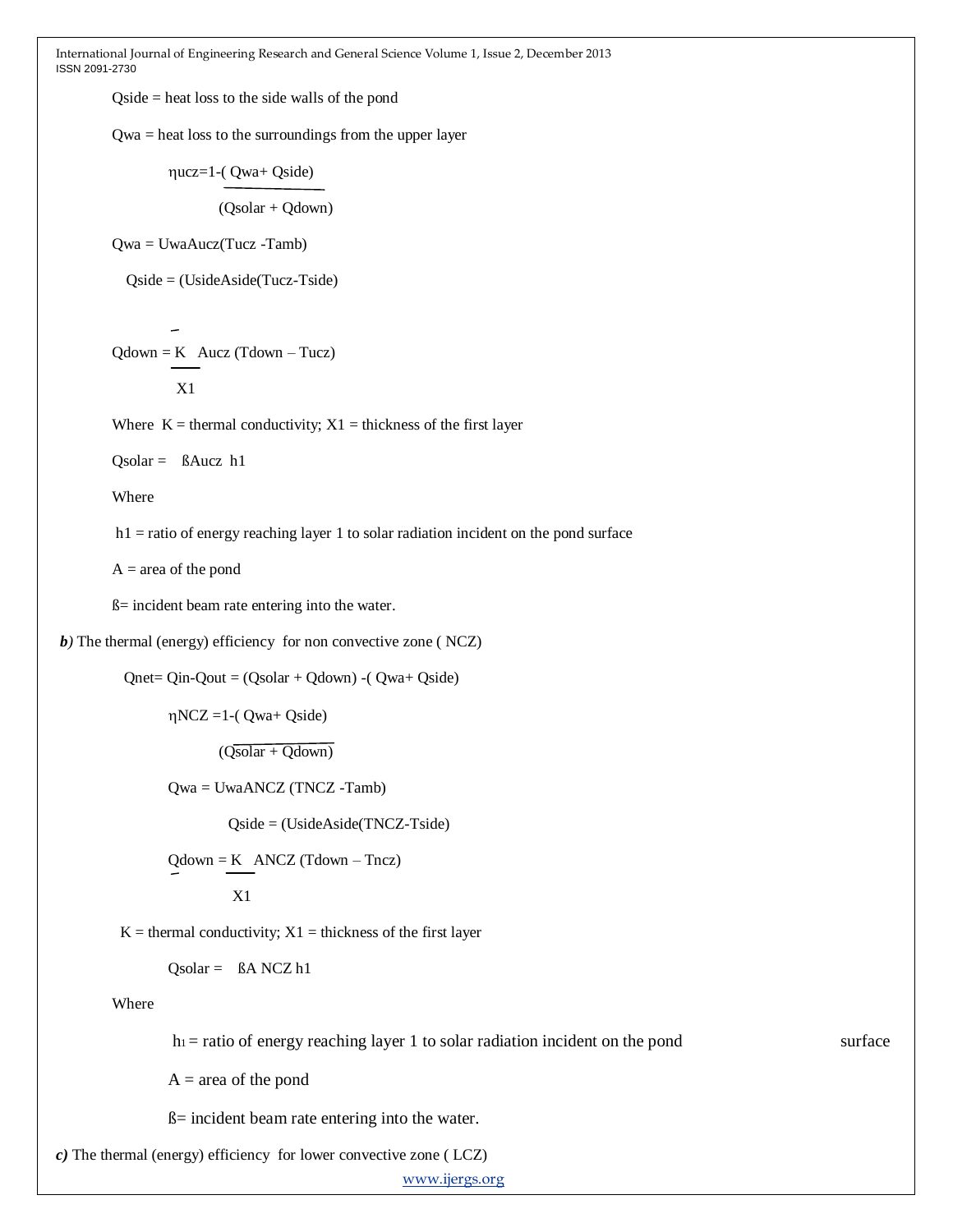Qnet= Qin-Qout = (Qsolar + Qdown) -( Qwa+ Qside)

 $\eta$ LCZ =1-( $Qwa+Qside$ )

 $(Qsolar + Qdown)$ 

Qwa = UwaALCZ (TLCZ -Tamb)

Qside = (UsideAside(TLCZ-Tside)

Qdown = K ALCZ (Tdown – TLCZ)

X1

 $K =$  thermal conductivity;  $X1 =$  thickness of the first layer

 $Qsolar = BA LCZh1$ 

#### Where

h1 = ratio of energy reaching layer 1 to solar radiation incident on the pond



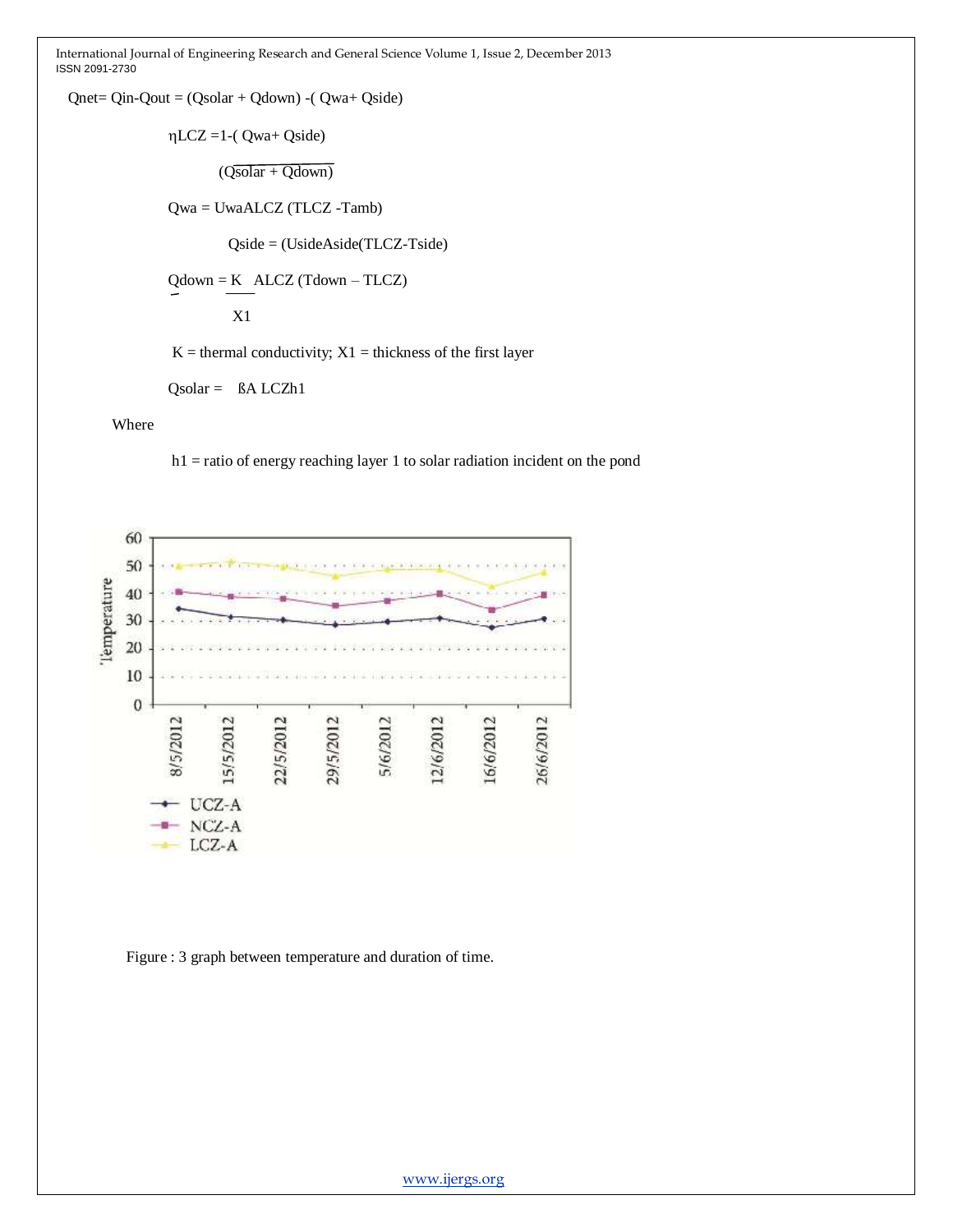

Figure 4; the efficiency graph of a solar pond

The experimental efficiencies values of NCZ are 59% and 44% respectively .Because of lower heat losses in this layer , it has a higher efficiency than UCZ layer

The experimental efficiency values of the LCZ are 52 and 26 respectively. Because most of the energy is stored in this zone, it has higher efficiency than the other two layers

#### **POND CONSTRUCTION**

The site is selected for the construction of solar pond should have the following attributes*:*

- (a ) be close to the point where thermal energy from the pond will be utilized;
- (b) be close to a source of water for flushing the surface mixed layer of the pond;

(c)the thermal conductivity of the soil should not be to high;

(d)The water table should not be too close to the surface.

For constructing a non convective solar ponds an insulated and double-glazed covered salt gradient solar pond having a surface area 1.6 m  $\times$  1.6 m and a depth of 1 m has been fabricated. The LCZ IS 0.5 m high from the bottom of the pond with highdensity brine. Approximately 0.1 m of fresh water on the top makes the UCZ containing light density brine , above which there is gradually decreasing density brine. This region performs the insulation , that is , keeps the stored energy in the bottom zone ,called NCZ. This zone has a height of 0.3 m . the total thickness of the side walls in which a glass wool is used for insulation is 8 c.m.The energy obtained from this system can be stored below the boiling point of brine . under the bottom of the pond a concrete with blocking with filling gravel of 0.12 thickness is fixed . The inner surface which is made by A*l,* is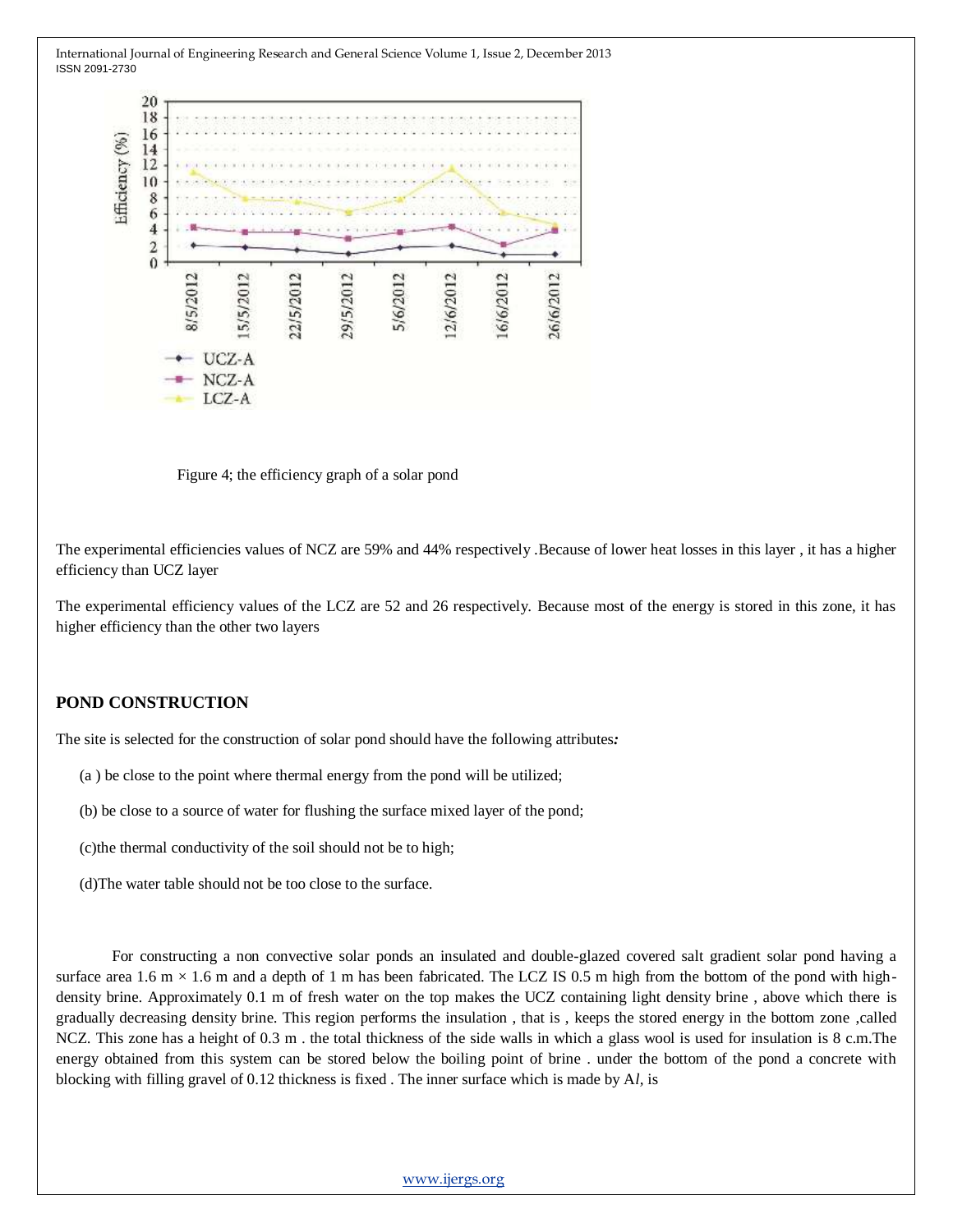blackened to absorb and store the maximum sun's energy. The bottom surface area is  $1.2 \text{ m} \times 1.2 \text{ m}$  and expanded to an exposed surface area to collect the heat energy in a large amount .The side walls of both the models were exposed at an angle of 110° from the bottom surface .The total thickness of top glazing is 1.4 cm with gap space of 1 cm.The source of water supplying in solar pond is a tank of 300-liter capacity placed at height of 5m from the bottom surface level of the pond. A galvanized iron pipe (DIA – 2M ,L=6M) is directly connected to the bottom of the pond. Below different types of salts ,and the extracted thermal and electrical power are given. Salts like sodium chloride ,magnesium chloride and sodium carbonate are considered and the power extracted from the theses sources are encompassed in the below table. Also the amount of flow rate maintained with different pond area are explicated

| Salt Type                                  | Solar bond area<br>(m) | Flow rate<br>Cm/mir.   | Thermal power<br>M.Wt | Electrical power<br>MWe |
|--------------------------------------------|------------------------|------------------------|-----------------------|-------------------------|
| Sodium chloride<br>(NaCl)                  | 1811151                | $13.6 \times 10^5$     | 400                   | 10                      |
|                                            | 149                    | 11X10 <sup>c</sup>     | 320                   | $\boldsymbol{8}$        |
|                                            | 906                    | $5.9\times10^{6}$      | 200                   | $\mathfrak s$           |
| Magnesium chloride<br>(MgCl <sub>2</sub> ) | 1811151                | $41.3 \times 10^6$     | 400                   | 10                      |
|                                            | 149                    | 33.1 X 10 <sup>6</sup> | 320                   | $\mathbf 8$             |
|                                            | 906                    | $20.6\times10^5$       | 200                   | $\mathfrak s$           |
| Sediumb.carbonate<br>NaHCo <sub>3</sub>    | 1811151                | $21.6 \times 10^{6}$   | 400                   | 10                      |
|                                            | 149                    | $17.2\times10^5$       | 320                   | $\bf 8$                 |
|                                            | 906                    | $10.7 \times 10^6$     | 200                   | 2                       |

An estimate of the area required for solar pond to minimize heat losses and liner costs ,the pond should be circular. since a circular pond is difficult to construct ,a square pond is normally preferred. In some cases such as the Bangalore solar pond ,the site constrains may force to construct a rectangular pond with large aspect ratio. For large solar ponds the shape will not have a strong influence on cost or heat losses. The depth of the solar pond must be determined depending on specific application. The usual difference of the surface gradient and storage zone of the pond are 0.5,1 and 1m respectively. If a particular site has low winds , one can reduce the thickness of surface layer to 30 cm. If the temperature required for the process for the heat applications is around 40°c then the thickness of the gradient zone can be reduced to 0.5m.Storage zone thickness higher than 1m may be required to take care of long periods of cloudiness.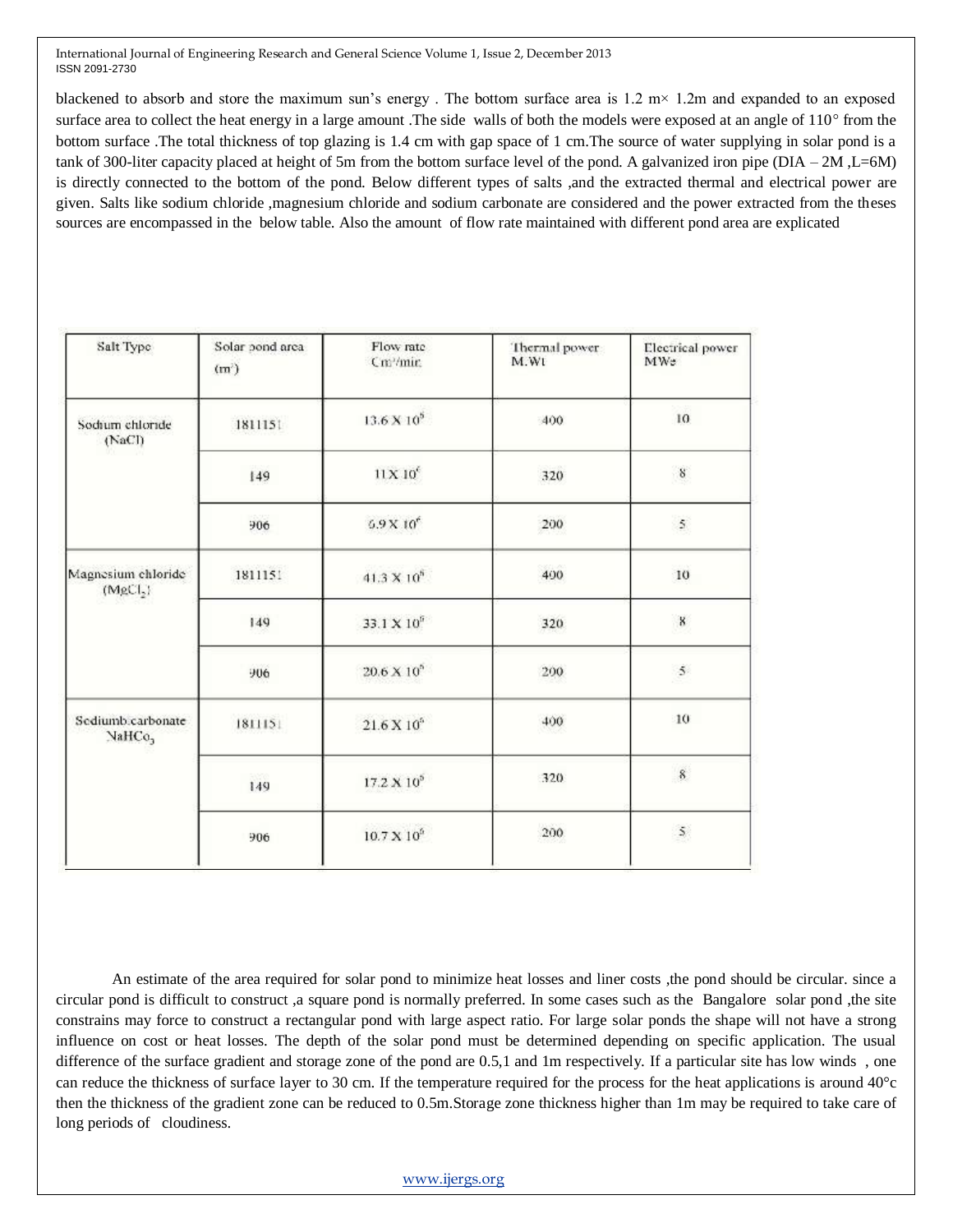## **SALT REPLENISHMENT**

On account of the gradient of concentration between the storage and the surface zones , there is a diffusion of salt through the gradient zone. The transport of salt through the gradient zone by diffusion can be expressed as

 $Qm=[(Sr-Su)D]/b,$  (1)

Where b=thickness of gradient zone ,D=mass diffusion coefficient, and St ,SU=salinity in lower and upper mixed layers ,respectively.



Figure 11. Passive salt replenishment.

If the salinity in the storage zone is 300 kg/cubic metre and In the surface zone is 20kg/cubic m, gradient zone thickness is 1m and diffusion coefficient of salt is  $3*10-9$  sqm/sec. then the rate of transport of salt by diffusion will be about  $30kg/sq$  year .In small polar ponds the salt transport can be as high as60 kg/sqm year because of additional salt transport through side wall heating.

If the salt lost from the storage zone is not replenished regularly then there may be an erosion of gradient zone from below or formation of internal convective zones .The normal method of salt replenishment is by pumping the brine in the storage zone through a salt bed; It was shown that for small solar ponds a passive salt replenishment technique is adequate .In the Banglore solar pond about 100 kg of salt is added daily through a chute into the storage zone. The salt that was added dissolved within a day.

# **ALGAE CONTROL**

The thermal efficiency of a solar pond is strongly dependent upon the clarity of the pond which is reduced by the presence of algae or dust. Bits of debris, dust or leaves lighter than water float on the surface and can be skimmed off. Dust and debris much lighter than water will sink to the bottom .The dust accumulated at the bottom of the pond does not adversely affect the absorption of solar radiation at the bottom of the pond. The dust floating in the gradient zone can be settled by adding alum. The growth of algae can be controlled by adding bleaching powder or copper sulphate .If the water used in the pond is alkaline, copper sulphate will not dissolve. Hull(1990)has proved detailed account of the relative merits of various methods of algae control.

# **ECONOMICS**

Solar energy conversion devices have not found widespread application because they require high initial capital investment. The cost of solar pond is much less than that of the conventional flat plate collectors. The cost of solar pond is however, strongly dependent upon site specific factors such as local cost of excavation and salt. The thermal performance of solar pond is also dependent on the site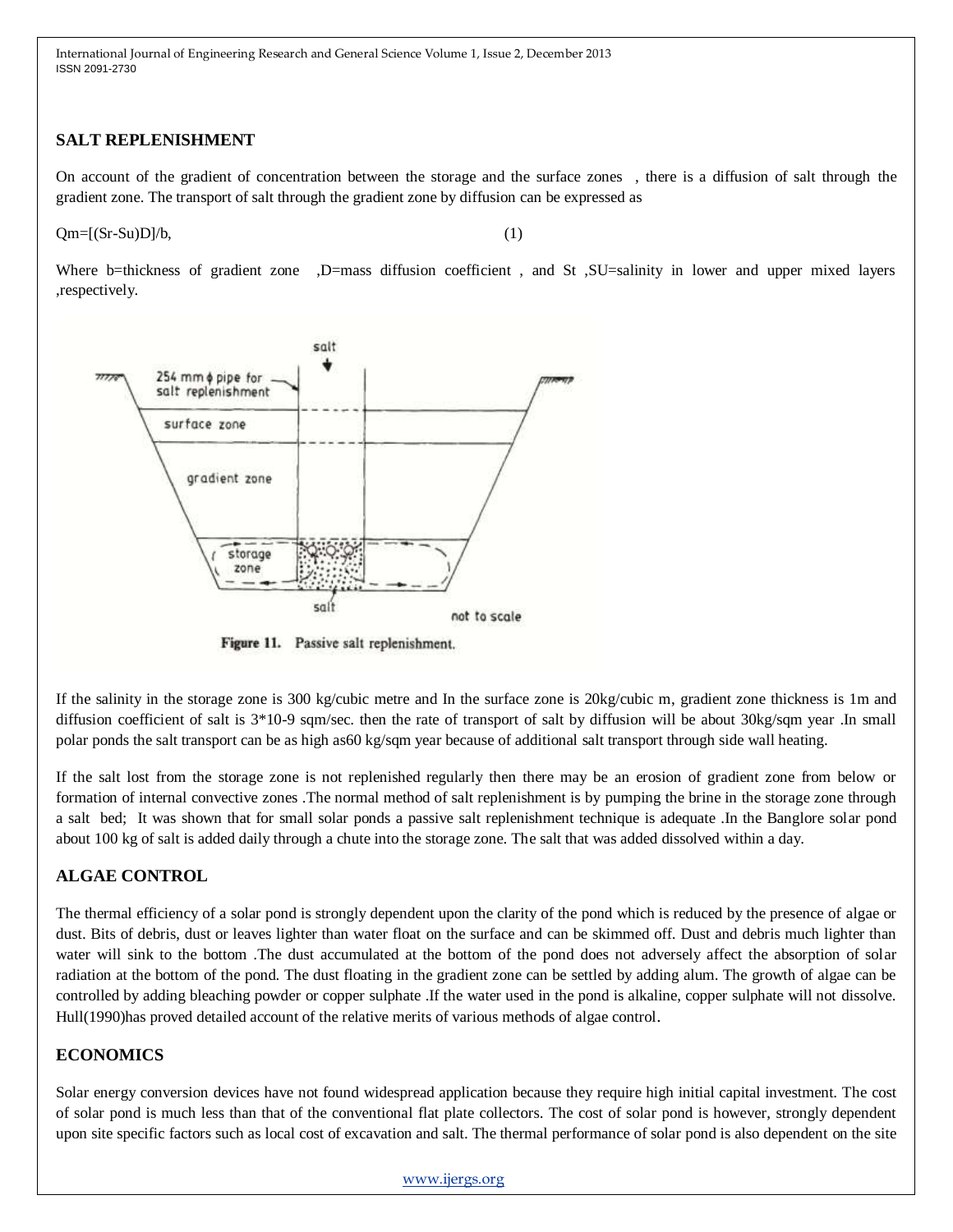specific factors such as solar irradiation, ground thermal conductivity and water table depth. Hence there is bound to be large variation in the cost of thermal energy produced by solar ponds at different sites.

Considering detailed analysis of the various components of a cost of a solar pond. If the cost of salt and its recycling is excluded , estimated the cost of large solar pond(area>100,000sqm) to be around US \$10/sq m(in 1986) and that of small solar pond (area around 100sqm) to be around US \$50/sqm.If the cost of salt is \$40/tonne the cost of large and small solar ponds are around \$45/sqm and \$85/sqm respectively. In the estimates, the cost of salt represents 50% of total cost of small solar ponds and more than 75% of total cost of large polar ponds be located close to sites where salt is available at low cost .In India small solar ponds can be constructed at a cost of Rs200 to Rs400/sqm. The following is breakdown of the cost of the solar pond per square metre



Figure 12. Cost of thermal energy as a function of pond capital cost.

#### $Cp=2.546(C1+C2)+0.675C3+1.3C4+0.456C5+0.0415C6+0.124C_7+0.021C8+0.085C9+C10$ (8.1)

Where C1= excavation charges, Rs /cubic m ;C2=water charges, Rs/cubic m ;C3=salt cost Rs/tonne;C4=liner cost Rs /sqm;C5=clay,Rs/tonne;C6=cost of bricks, Rs/1000 bricks; C7= cost of cement, Rs/bag ;C8=cost of sand ,Rs/cubic m ;C9=cost of brick lining, Rs/cubic m;C10=cost of wave suppresser, Rs/ sqm.

The net present value method to estimate the cost of thermal and electrical energy from solar ponds can be estimated as

$$
Cth=[CRF*C\dot{p}+Cm]/np*Si
$$
\n(8.2)

Rs/sqm;Cm=maintainance cost of solar pond,Rs/sqm;np=Thermal efficiency of solar pond,Si=average incident solar energy ,k wh / sqm year.

The variation of the cost of thermal energy from the pond for various values of the capital cost of the pond and the maintenance cost of the pond is shown in above figure.We find that solar ponds produce thermal energy at a cost lower than that obtained from burning fossil fuels or electricity. The estimated the cost of electricity obtained from a solar pond as follows:

 $Ce=[Cr{Cp+Cpp*Ge/N}+Cm]/(1-f)Ge$  (8.3)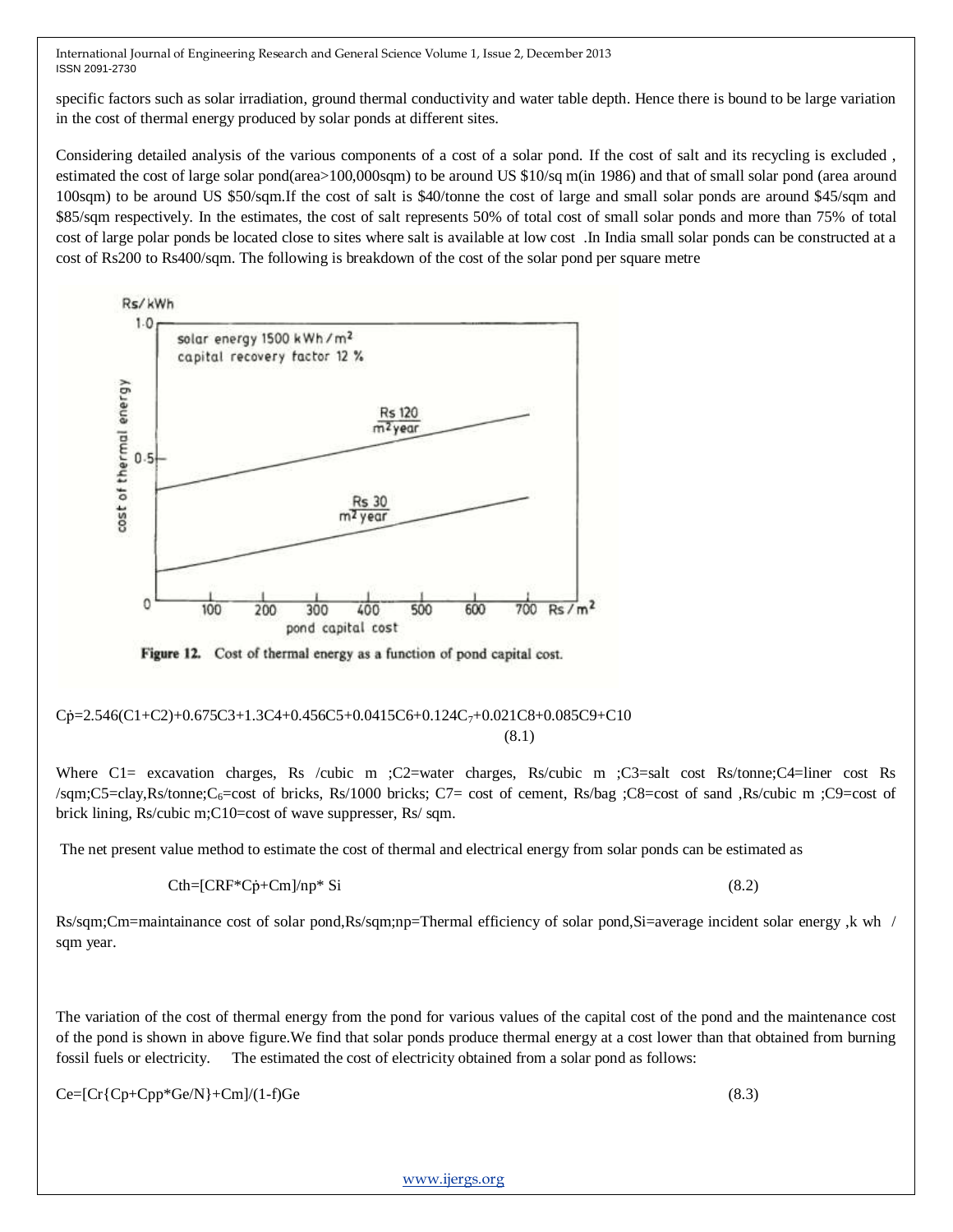Where Ce=cost of electricity,Rs/k ;Cr=capital recovery factor;Cp=cost of solar pond,Rs/sqm; Cpp= cost of Rankine cycle power plant Rs/kwhe;Ge=gross electricity generation, kwhe/sqm;N=number of hours of operation per year;Cm=maintenance cost, Rs/sqm;f=fractional parasitic losses.

If we assume that Cr=0.125, CF=Rs 140/sqm, Ge=20 k-Whe/sqm, Cpp=Rs1500/K We  $N=5000h$ , Cm=Rs7/sqm, and  $f=0.2$ , we obtain Ce=Rs2/k . Where we find that the cost of electricity obtained from the solar pond power plant is higher than that obtained from fossil fuel based thermal power plants but is comparable to the cost of electricity from diesel generation sets. From the above analysis we can also infer that the cost of the electricity from the solar pond power plant can be reduced to Rs1/kwh, the capital cost of the solar pond reduces to Rs12/sqm. This is impossible to achieve unless there is a natural site(such as salt lake) which requires no salt digging ,or liner .We can conclude therefore that electricity generation from the solar pond is not economically viable unless the site conditions are extremely favourable.

## **THE EFFECT OF RAINFALL:**

Rainfall can have beneficial or detrimental effects on the operation of a solar pond. If the rainfall is not heavy, it helps to maintain the density of surface layer at low value. During the monsoon, in the Bangalore solar pond, there was no need for flushing the surface layer to maintain the density at low rate .Heavy monsoon rainfall can, however ,penetrate to the gradient zone and dilute it. The analysis of heavy rainfall episodes in Bangalore solar pond indicates that raindrops can penetrate to about 50cm from the surface. Hence it may be desirable to maintain higher surface zone thickness during the rainy season.

## **SOLAR POND APPLICATIONS:**

**1.)Heating and Cooling of Buildings**: Because of the large heat storage capability in the lower convection zone of the solar pond, it has ideal use for heating even at high latitude stations and for several cloudy days.

**2. Production of Power**: A solar pond can be used to generate electricity by driving a thermo-electric device or an organic Rankine cycle engine - a turbine powered by evaporating an organic fluid with great promise in those areas where there is sufficient insulation and terrain, and soil conditions allow for construction and operation of large area solar ponds necessary to generate meanings quantities of electrical energy.

**3.Industrial Process Heat**: Industrial process heat is the thermal energy used directly in the preparation and of treatment of materials and goods manufactured by industry. Several scientists have determined the economics of solar pond for supply of process heat in industries. The heat from solar pond is highly competitive with oils and natural gas.

**4. Desalination**: The low cost thermal energy can used to desalt or otherwise purify water for drinking or irrigation. The multiflash desalination plant below 100°C which can well be achieved by a solar pond. This system will be suitable at places where portable water is in short supply and brackish water is available. It has been estimated that about 4700 m3/day distilled water can be obtained from a pond of 0.31km2 area with a multi-effort distillation unit.

**5. Heating animal housing and drying crops on farms**:Low grade heat can be used in many ways on farms, which have enough land for solar ponds. Sever small demonstration ponds in Ohio, Iowa and Illinois have been used to heat green houses and hogbarns.

**6. Heat for biomass conversion**: Site built solar could provide heat to convert biomass to alcohol or methane. While no solar ponds have been used for this purpose, it is an ideal coupling of two renewable-energy technologies.

# **CONCLUSIONS**

Solar pond technology has made tremendous progress in the last fifteen years. An excellent monograph is now available on the science and technology of salinity gradient solar ponds (Hull et al 1989).This technology is cost effective for low temperature process heat needs of industry. The generation of electricity using solar ponds is not economically viable as yet .However , the new concerns regarding the environment and safety of nuclear power plants and nuclear wastes disposal may change the picture totally.